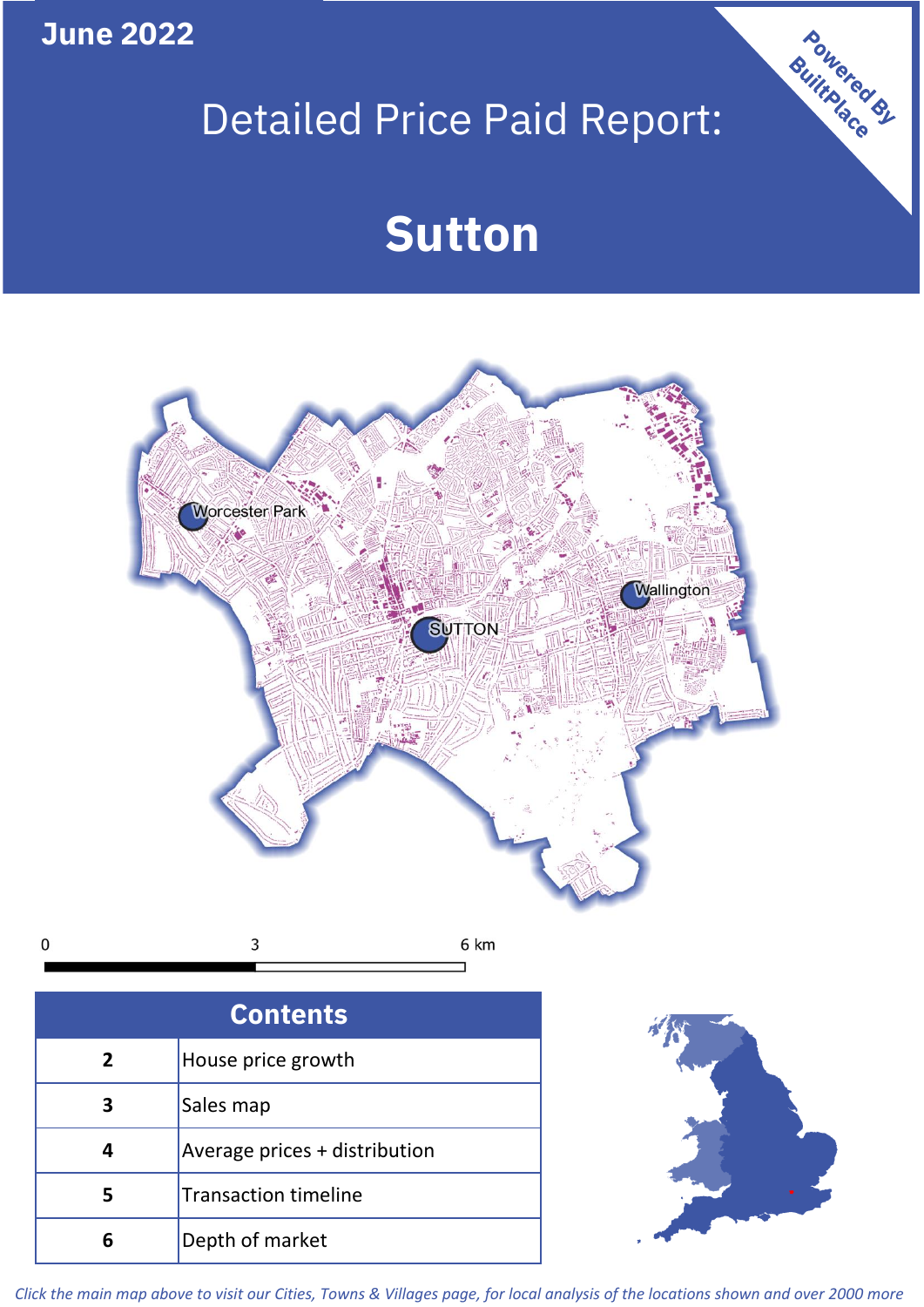### **Headline Data**

|                     | <b>Current level</b> | 3 month  | <b>Annual</b> | 5 year   | 10 year |
|---------------------|----------------------|----------|---------------|----------|---------|
| <b>House prices</b> | £424,726             | 3.0%     | 7.8%          | 14.6%    | 81.7%   |
| <b>Transactions</b> | 2,957                | $-10.9%$ | 21.9%         | $-10.4%$ | 15.6%   |

# **House Price Growth (April 2022 data)**

#### *Annual Change in House Prices*



House prices in Sutton grew by 7.8% in the 12 months to April 2022 (based on 3-month smoothed data). By comparison national house prices grew by 10.7% and prices in London grew by 6.7% over the same period.

Sutton house prices are now 66.9% above their previous peak in 2007, compared to +76.7% for London and +52.9% across England.



#### *Year-To-Date Change in House Prices, December to April*

Local prices have grown by 3.3% in 2022 so far, compared to growth of 1.4% over the same period last year.

#### *Source: OS OpenData; UK House Price Index (Contains HM Land Registry data © Crown copyright)*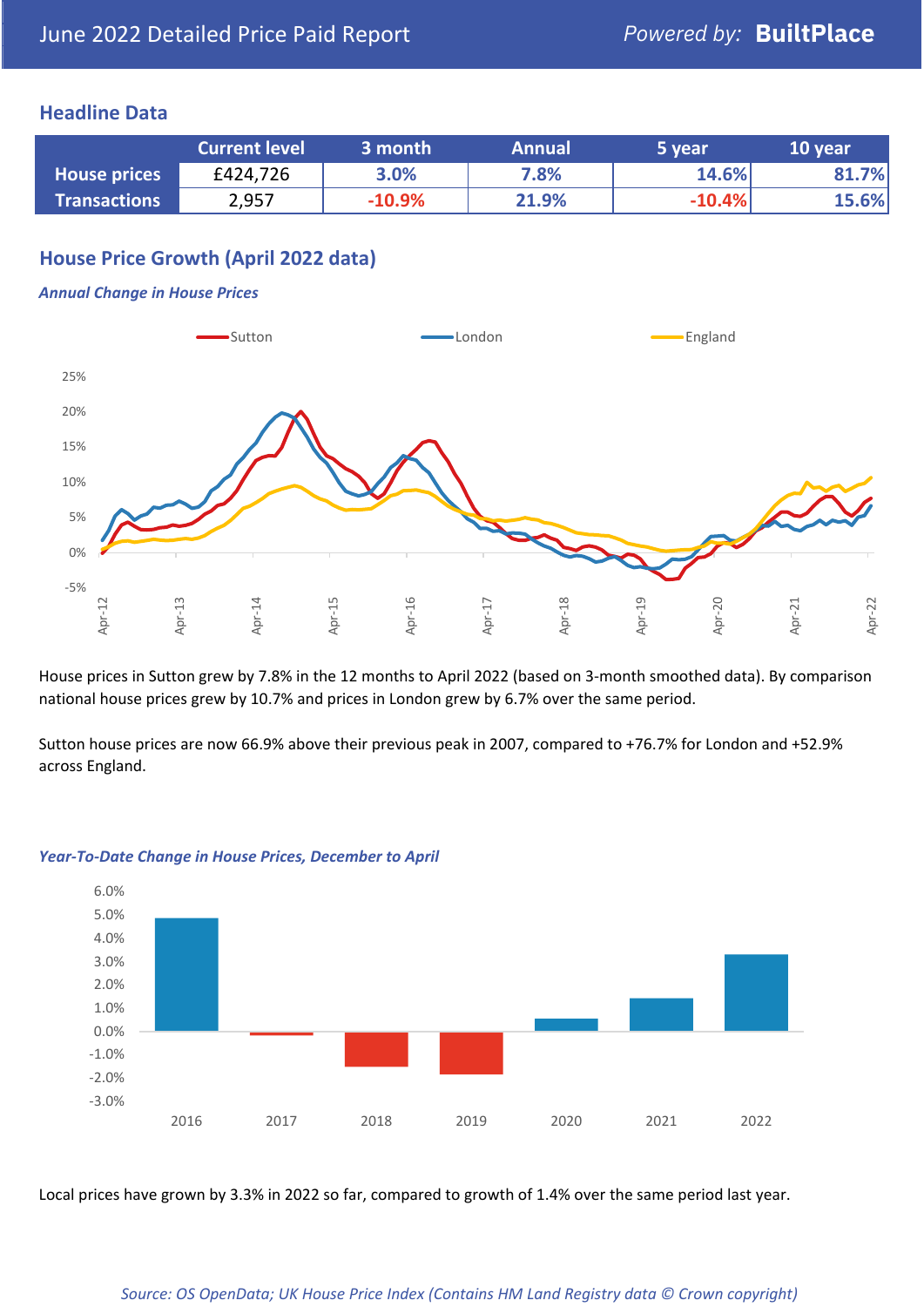# **House Price Map**

*12 months to April 2022*



*Each point is one postcode, coloured by the average value relative to all sales in this local authority (price bands are LA-specific quintiles).*

# **Map Key**

| Min      | Max      |                            |
|----------|----------|----------------------------|
| Up to    | £277,000 | 1st quintile / lowest 20%  |
| £277,000 | £374,000 | 2nd quintile               |
| £374,000 | £462,000 | 3rd quintile               |
| £462,000 | £590,000 | 4th quintile               |
| £590,000 | and over | 5th quintile / highest 20% |

*Source: OS OpenData; UK House Price Index (Contains HM Land Registry data © Crown copyright)*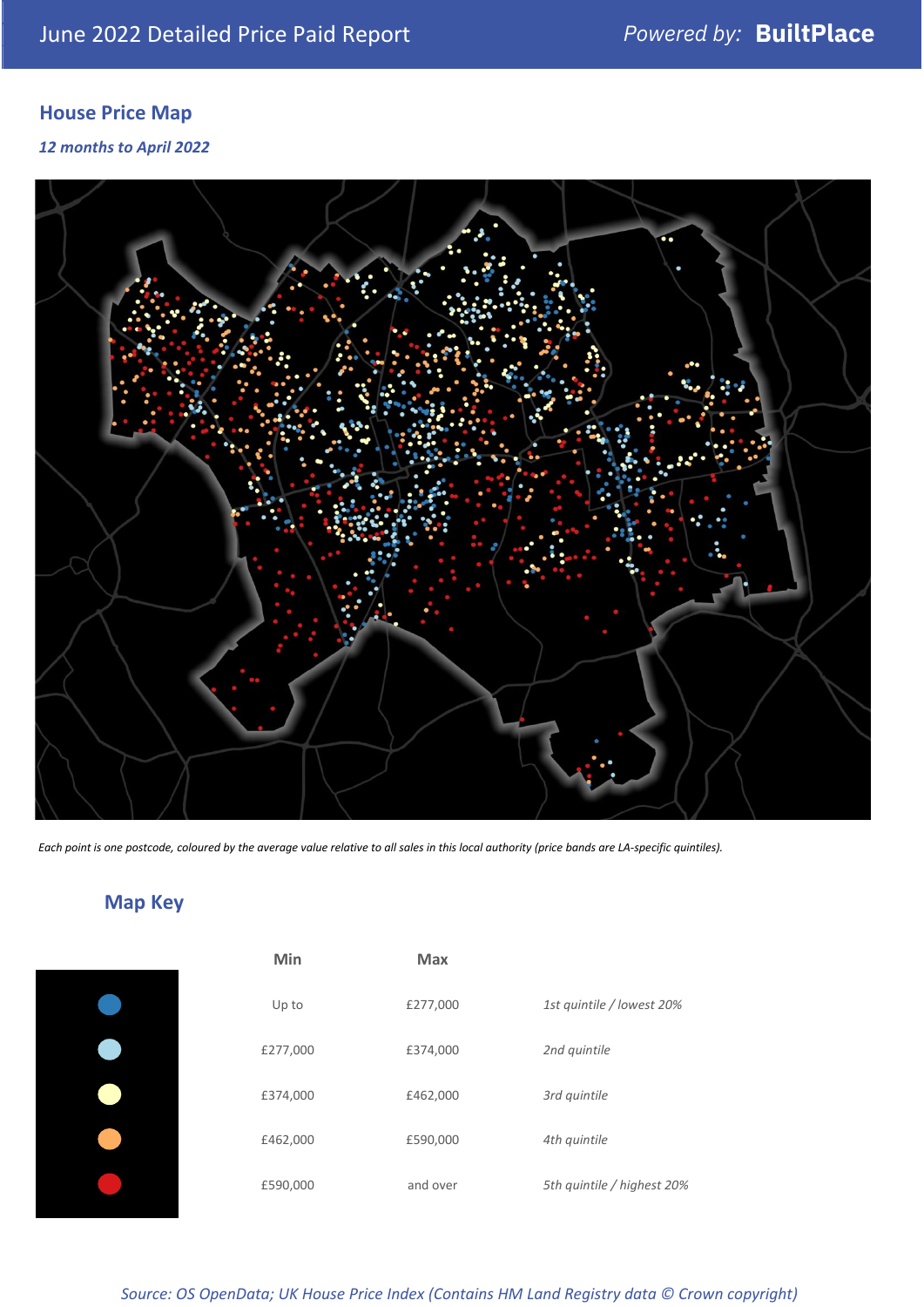# **Average House Price by Property Type**

#### *12 months to April 2022*



|                 | <b>New</b>           | <b>Second hand</b> |  |
|-----------------|----------------------|--------------------|--|
| <b>Flat</b>     | £404,439             | £275,062           |  |
| <b>Terraced</b> | £545,000             | £451,046           |  |
| Semi-detached   | No recorded<br>sales | £1,545,163         |  |
| <b>Detached</b> | No recorded<br>sales | £950,809           |  |

## **House Price Distribution by Year**

*All properties, by price band and calendar year (2020 = year to date)*

|                    | 1997 | 2002 | 2007 | 2012 | 2017 | 2019 | 2020 |
|--------------------|------|------|------|------|------|------|------|
| <b>Under £100k</b> | 76%  | 10%  | 1%   | 1%   | 0%   | 0%   | 0%   |
| £100-200k          | 21%  | 66%  | 35%  | 33%  | 4%   | 4%   | 3%   |
| E200-300k          | 3%   | 18%  | 40%  | 39%  | 25%  | 20%  | 20%  |
| £300-400k          | 1%   | 4%   | 14%  | 15%  | 32%  | 22%  | 18%  |
| £400-500k          | 0%   | 2%   | 6%   | 7%   | 19%  | 22%  | 22%  |
| <b>£500k-1m</b>    | 0%   | 1%   | 3%   | 6%   | 18%  | 30%  | 35%  |
| £1-2m              | 0%   | 0%   | 0%   | 0%   | 1%   | 3%   | 3%   |
| <b>Over £2m</b>    | 0%   | 0%   | 0%   | 0%   | 0%   | 0%   | 0%   |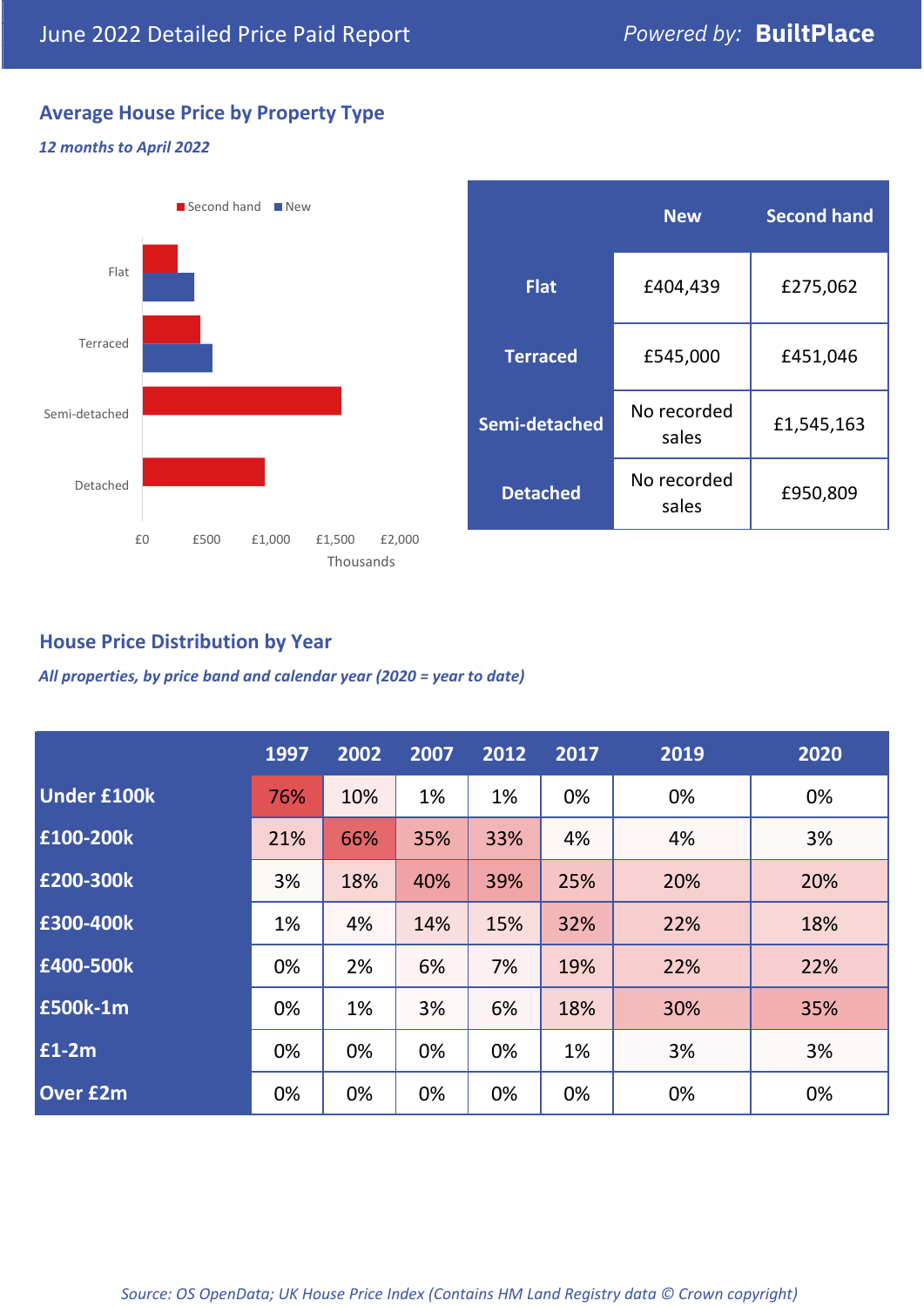# **Transactions (February 2022 data)**

*Annual Transactions, Indexed (2001-05 average = 100)*



There were 2,957 transactions in Sutton during the 12 months to February 2022. This is 64% of the average from 2001-05 and suggests activity is significantly below pre-downturn levels.

Transactions in Sutton have fallen by 14.2% since 2014, compared to changes of -21.3% for London and -7.7% for England.



#### *Cash and New Build Sales as % of Total, by Year*

*Note: The data on this page EXCLUDES transactions identified as transfers under a power of sale/repossessions, buy-to-lets (where they can be identified by a mortgage), and transfers to non-private individuals - i.e. it comprises only Land Registry 'A' data.*